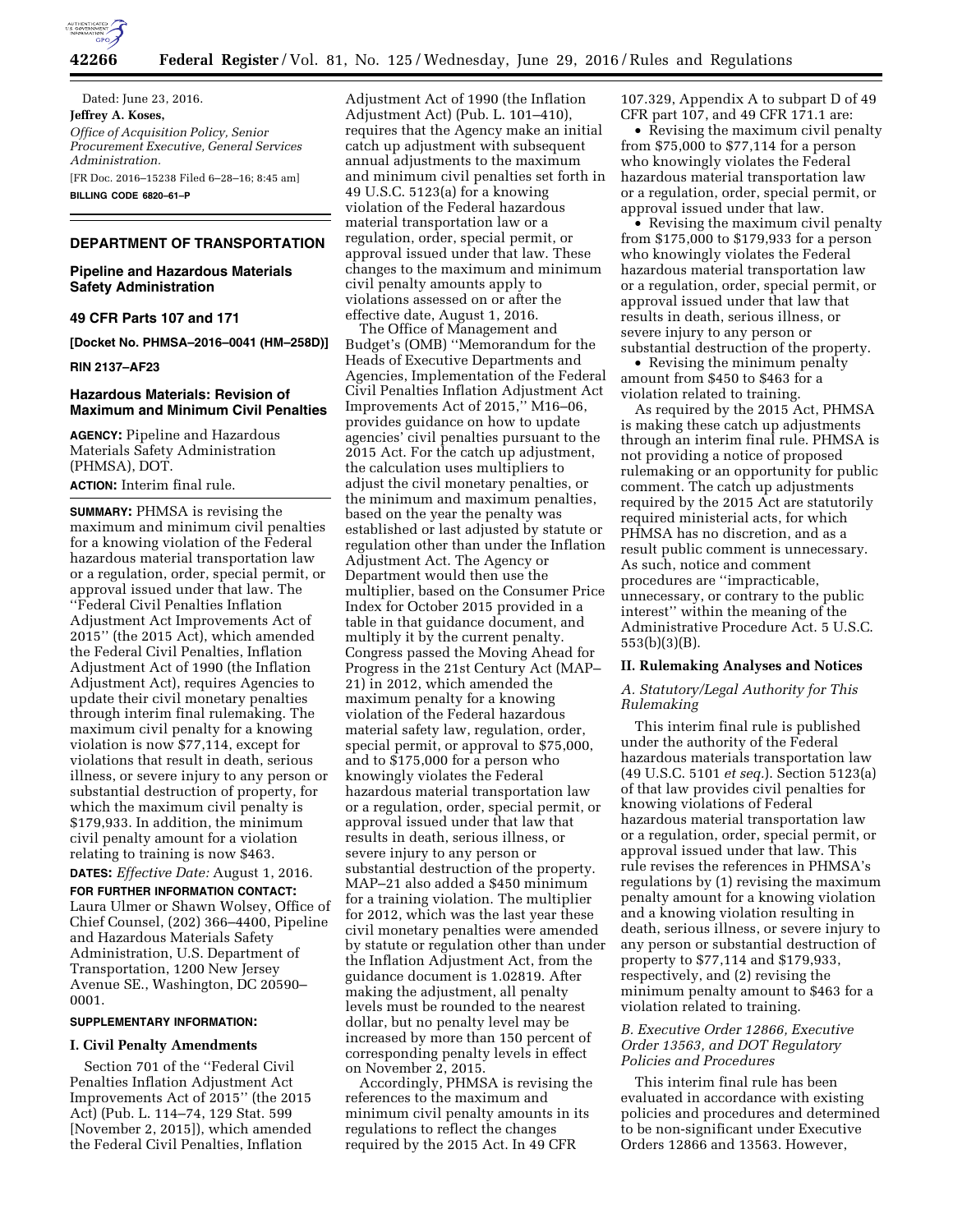consistent with OMB memorandum M– 16–06, this interim final rule was reviewed by OMB in order to make a significance determination.

Further, this rule is not a significant regulatory action under the Regulatory Policies and Procedures of the DOT, 44 FR 11034; Feb. 26, 1979. It is a ministerial act for which the agency has no discretion. The economic impact of the interim final rule is minimal to the extent that preparation of a regulatory evaluation is not warranted. Given the low number of penalty actions within the scope of this interim final rule, the impacts will be very limited.

This interim final rule is being undertaken to address our statutory requirements. This rule imposes no new costs upon persons conducting hazardous materials operations in compliance with the requirements of the HMR. Those entities not in compliance with the requirements of the HMR may experience an increased cost based on the penalties levied against them for non-compliance; however, this is an avoidable, variable cost and thus is not considered in any evaluation of the significance of this regulatory action. Moreover, as the cost is an inflationary adjustment and the magnitude of the increase is minimal, since these penalties were recently enacted, reflected costs are nominal. The amendments in this rule could provide safety benefits (*i.e.,* larger penalties deterring knowing violators). Overall, it is anticipated this rulemaking would have minimal real costs and benefits.

# *C. Executive Order 13132*

This interim final rule has been analyzed in accordance with the principles and criteria contained in Executive Order 13132 (''Federalism''). This rule does not impose any regulation having substantial direct effects on the states, the relationship between the national government and the states, or the distribution of power and responsibilities among the various levels of government. Therefore, the consultation and funding requirements of Executive Order 13132 do not apply.

# *D. Executive Order 13175*

This interim final rule has been analyzed in accordance with the principles and criteria contained in Executive Order 13175 (Consultation and Coordination with Indian Tribal Governments). Because this interim final rule does not have adverse tribal implications and does not impose direct compliance costs, the funding and consultation requirements of Executive Order 13175 do not apply, and, a tribal

summary impact statement is not required.

## *E. Regulatory Flexibility Act, Executive Order 13272, and DOT Procedures and Policies*

The Regulatory Flexibility Act (RFA) (5 U.S.C. 601–611) requires each agency to analyze regulations and assess their impact on small businesses and other small entities to determine whether the rule is expected to have a significant impact on a substantial number of small entities. The provisions of this rule apply specifically to all businesses transporting hazardous material. Therefore, PHMSA certifies this rule would not have a significant economic impact on a substantial number of small entities.

In addition, PHMSA has determined the RFA does not apply to this rulemaking. The 2015 Act requires PHMSA to publish an interim final rule and does not require PHMSA to complete notice and comment procedures under the APA. The Small Business Administration's *A Guide for Government Agencies: How to Comply with the Regulatory Flexibility Act*  (2003), provides that:

If, under the APA or any rule of general applicability governing Federal grants to state and local governments, the agency is required to publish a general notice of proposed rulemaking (NPRM), the RFA must be considered  $\left[$ citing 5 U.S.C. 604 $\left[$ a $\right]$ ]... If an NPRM is not required, the RFA does not apply.

Therefore, because the 2015 Act does not require an NPRM for this rulemaking, the RFA does not apply.

## *F. Paperwork Reduction Act*

There are no new information requirements in this interim final rule.

#### *G. Regulation Identifier Number (RIN)*

A regulation identifier number (RIN) is assigned to each regulatory action listed in the Unified Agenda of Federal Regulations. The Regulatory Information Service Center publishes the Unified Agenda in spring and fall of each year. The RIN contained in the heading of this document can be used to crossreference this action with the Unified Agenda.

## *H. Unfunded Mandates Reform Act of 1995*

This interim final rule does not impose unfunded mandates under the Unfunded Mandates Reform Act of 1995. It does not result in costs of \$141.3 million or more, in the aggregate, to any of the following: State, local, or Native American tribal governments, or to the private sector.

## **I. Environmental Assessment**

The National Environmental Policy Act of 1969 (NEPA), as amended (42 U.S.C. 4321–4375), requires Federal agencies to consider the consequences of major Federal actions and prepare a detailed statement on actions significantly affecting the quality of the human environment. When developing potential regulatory requirements, PHMSA evaluates those requirements to consider the environmental impact of each amendment. Specifically, PHMSA evaluates the: Risk of release and resulting environmental impact; risk to human safety, including any risk to first responders; longevity of the packaging; and if the proposed regulation would be carried out in a defined geographic area, the resources, especially any sensitive areas, and how they could be impacted by any proposed regulations. These amendments would be generally applicable and not be carried out in a defined geographic area. Civil penalties may act as a deterrent to those violating the HMR, and, this can have a negligible positive environmental impact as a result of increased compliance with the HMR. Based on the above discussion PHMSA concludes there are no significant environmental impacts associated with this interim final rule.

#### *J. Privacy Act*

Anyone is able to search the electronic form of all comments received by any of our dockets using the name of the individual submitting the comments (or signing the comment, if submitted on behalf of an association, business, labor union, etc.). You may review DOT's complete Privacy Act Statement in the **Federal Register**  published on April 11, 2000 (Volume 65, Number 70; Pages 19477–78) which may be viewed at *[http://www.gpo.gov/](http://www.gpo.gov/fdsys/pkg/FR-2000-04-11/pdf/00-8505.pdf) [fdsys/pkg/FR-2000-04-11/pdf/00-](http://www.gpo.gov/fdsys/pkg/FR-2000-04-11/pdf/00-8505.pdf)  [8505.pdf](http://www.gpo.gov/fdsys/pkg/FR-2000-04-11/pdf/00-8505.pdf)*.

# *K. Executive Order 13609 and International Trade Analysis*

Under Executive Order 13609, agencies must consider whether the impacts associated with significant variations between domestic and international regulatory approaches are unnecessary or may impair the ability of American business to export and compete internationally. In meeting shared challenges involving health, safety, labor, security, environmental, and other issues, international regulatory cooperation can identify approaches that are at least as protective as those that are or would be adopted in the absence of such cooperation. International regulatory cooperation can